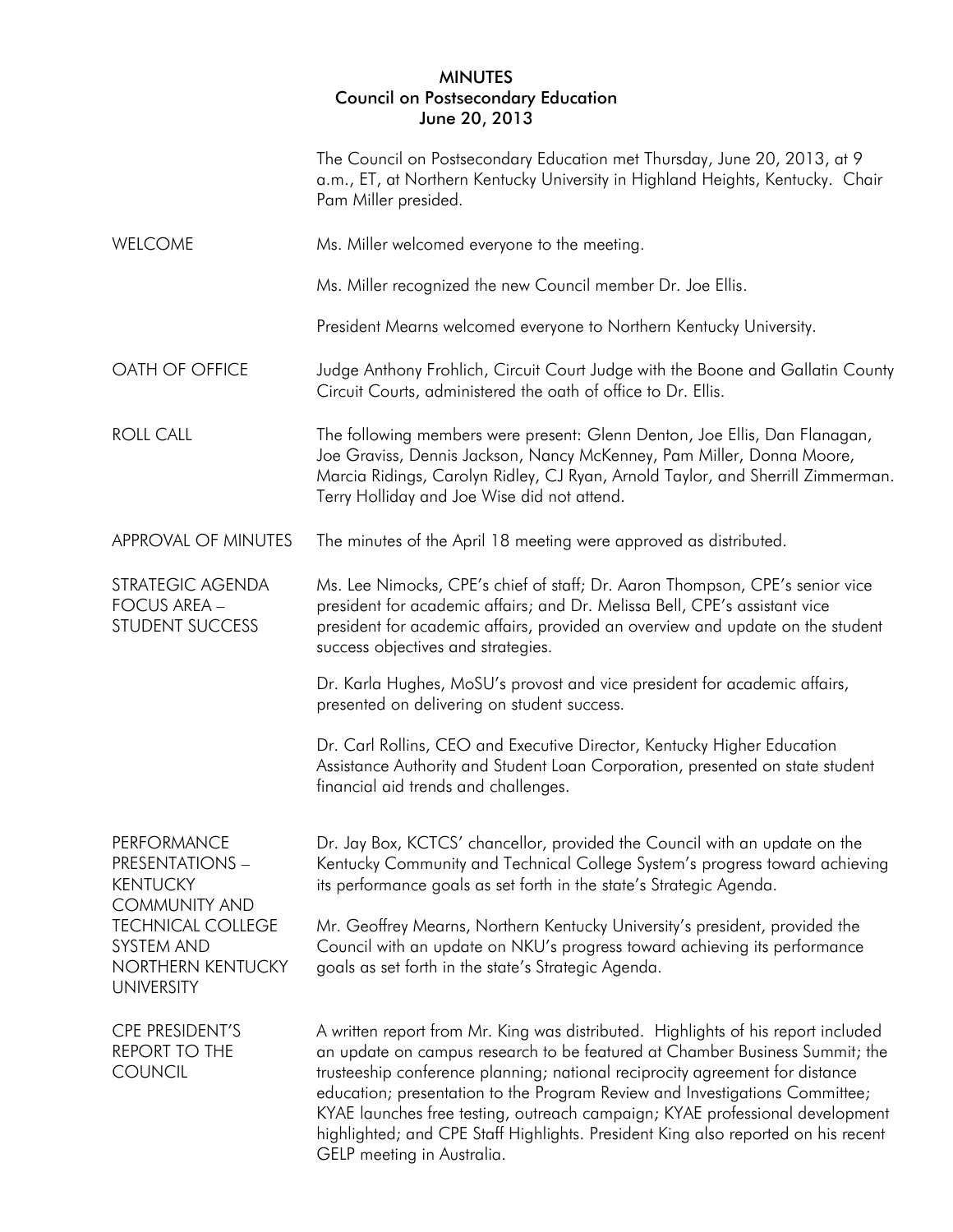## COMMISSIONER OF EDUCATION REPORT

RESOLUTION FOR CONTINUED SUPPORT OF SENATE BILL 1

Commissioner Holliday was not available to attend the June 20 meeting but did provide a written report included in the agenda book.

Mr. King presented the staff recommendation that the Council approve the resolution continuing support for the Kentucky Core Academic Standards and the collaborative work of Senate Bill 1.

MOTION: Mr. Graviss moved that the Council approve the resolution continuing support for the Kentucky Core Academic Standards and the collaborative work of Senate Bill 1. Ms. Zimmerman seconded the motion.

VOTE: The motion passed.

2013-14 TUITION AND MANDATORY FEE RECOMMENDATIONS - EASTERN KENTUCKY UNIVERSITY, KENTUCKY COMMUNITY AND TECHNICAL COLLEGE SYSTEM, KENTUCKY STATE UNIVERSITY, MOREHEAD STATE UNIVRESITY, MURRAY STATE UNIVERSITY, NORTHERN KENTUCKY UNIVERSITY, UNIVERSITY OF KENTUCKY, UNIVERSITY OF LOUISVILLE, AND WESTERN KENTUCKY UNIVERSITY

Dr. Bill Payne, CPE's assistant vice president for finance, presented the staff recommendation that the Council approve the 2013-14 tuition and mandatory fee proposal for Eastern Kentucky University, Kentucky Community and Technical College System, Kentucky State University, Morehead State University, Murray State University, Northern Kentucky University, University of Kentucky, University of Louisville, and Western Kentucky University.

At the April 18 Council meeting, the Council approved 2013-14 resident, undergraduate tuition and mandatory fee ceiling that equates to a maximum base rate increase of no more than 3 percent for KCTCS institutions, the comprehensive universities, and the research universities. The Council also approved that the Council maintain the current floor for nonresident, undergraduate tuition and mandatory fees of two times the resident, undergraduate rate.

The proposals received from the KCTCS institutions, the comprehensive universities, and the research universities are in compliance with the 3 percent ceiling.

The tuition action also included nonresident, undergraduate floor rates of two times the resident rate with three requested exceptions, as well as graduate rates for resident and nonresident students.

Eastern Kentucky University requested an exception to the nonresident rate floor for its undergraduate, nonresident targeted areas rate of \$12,984, or 1.72 times the resident rate.

Northern Kentucky University requested exceptions to the nonresident rate floor for their undergraduate Metropolitan rate and their Program for Adult-Centered Education (PACE) rate. The undergraduate Metropolitan rate of \$12,552, or 1.55 times the resident rate and the PACE rate of \$362 per credit hour, or 1.07 times the resident rate.

Western Kentucky University requested an exception to the nonresident rate floor for their undergraduate Tuition Incentive Program (TIP) rate of 1.33 times the instate rate.

MOTION: Ms. Zimmerman moved that the Council approve the 2013-14 tuition and mandatory fee proposal for Eastern Kentucky University, Kentucky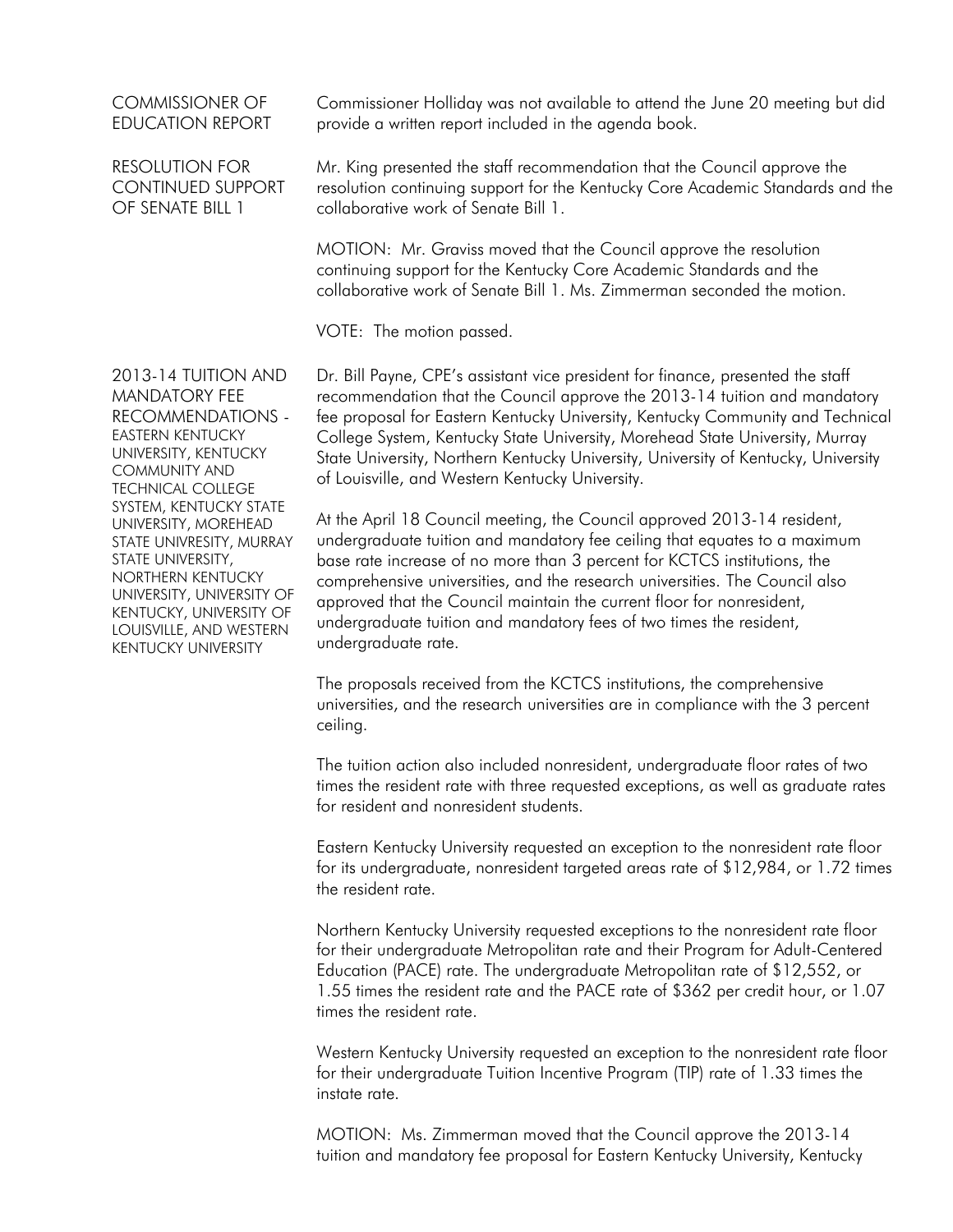|                                                                                    | Community and Technical College System, Kentucky State University, Morehead<br>State University, Murray State University, Northern Kentucky University, University<br>of Kentucky, University of Louisville, and Western Kentucky University. Ms. Ridley<br>seconded the motion.                                                                                                                                                                                                                                                                                         |
|------------------------------------------------------------------------------------|--------------------------------------------------------------------------------------------------------------------------------------------------------------------------------------------------------------------------------------------------------------------------------------------------------------------------------------------------------------------------------------------------------------------------------------------------------------------------------------------------------------------------------------------------------------------------|
|                                                                                    | VOTE: The motion passed.                                                                                                                                                                                                                                                                                                                                                                                                                                                                                                                                                 |
| <b>KENTUCKY TUITION</b><br><b>RECIPROCITY</b><br><b>AGREEMENTS</b>                 | Mr. Shaun McKiernan, CPE's senior associate for budget, policy, and planning,<br>presented the staff recommendation that the Council approve the tuition<br>reciprocity agreements with Ohio, Illinois, Tennessee, and West Virginia.                                                                                                                                                                                                                                                                                                                                    |
|                                                                                    | MOTION: Mr. Ryan moved that the Council approve the tuition reciprocity<br>agreements with Ohio, Illinois, Tennessee, and West Virginia. Ms. Moore<br>seconded the motion.                                                                                                                                                                                                                                                                                                                                                                                               |
|                                                                                    | VOTE: The motion passed.                                                                                                                                                                                                                                                                                                                                                                                                                                                                                                                                                 |
| <b>RURAL ACCESS WORK</b><br><b>GROUP REPORT</b>                                    | Ms. Nimocks and Ms. Melissa Young, CPE's director of grants development and<br>special projects, presented the staff recommendation that the Council approve<br>the Rural Access Work Group Report.                                                                                                                                                                                                                                                                                                                                                                      |
|                                                                                    | In regards to the next steps, Council staff will share the report with various groups<br>in order to begin implementation of the recommendations. The Council<br>members expressed their desire to move the work group recommendations<br>forward for implementation and requested to be included in those efforts.<br>Council members suggested that the Strategic Agenda Work Groups could take<br>on the recommendations to implement.                                                                                                                                |
|                                                                                    | MOTION: Ms. Ridley moved that the Council approve the Rural Access Work<br>Group Report. Mr. Graviss seconded the motion.                                                                                                                                                                                                                                                                                                                                                                                                                                                |
|                                                                                    | VOTE: The motion passed.                                                                                                                                                                                                                                                                                                                                                                                                                                                                                                                                                 |
| <b>REGULATION</b><br>AMENDMENT 13 KAR<br>1:020 PRIVATE<br><b>COLLEGE LICENSING</b> | Ms. Sarah Levy, CPE's director of licensure, presented the staff recommendation<br>that the Council approve the proposed amendment of 13 KAR 1:020. The<br>action would authorize staff to file the proposed administrative regulation and the<br>General Counsel, pursuant to KRS 13A.290(4) and KRS 13A.320(1)(b), to make<br>such changes on behalf of the Council as necessary to comply with KRS Chapter<br>13A and obtain adoption of the amended regulation by the Administrative<br>Regulation Review Subcommittee and the Interim Joint Committee on Education. |
|                                                                                    | Council members requested staff to review the fee structure and consider<br>increasing the fees currently being charged.                                                                                                                                                                                                                                                                                                                                                                                                                                                 |
|                                                                                    | MOTION: Ms. Ridings made a motion for approval of the regulation<br>amendment 13 KAR 1:020 with an amendment that the staff review the current<br>fee structure for consideration of increasing those fees. Mr. Graviss seconded<br>the motion as amended.                                                                                                                                                                                                                                                                                                               |
|                                                                                    | VOTE: The motion passed as amended.                                                                                                                                                                                                                                                                                                                                                                                                                                                                                                                                      |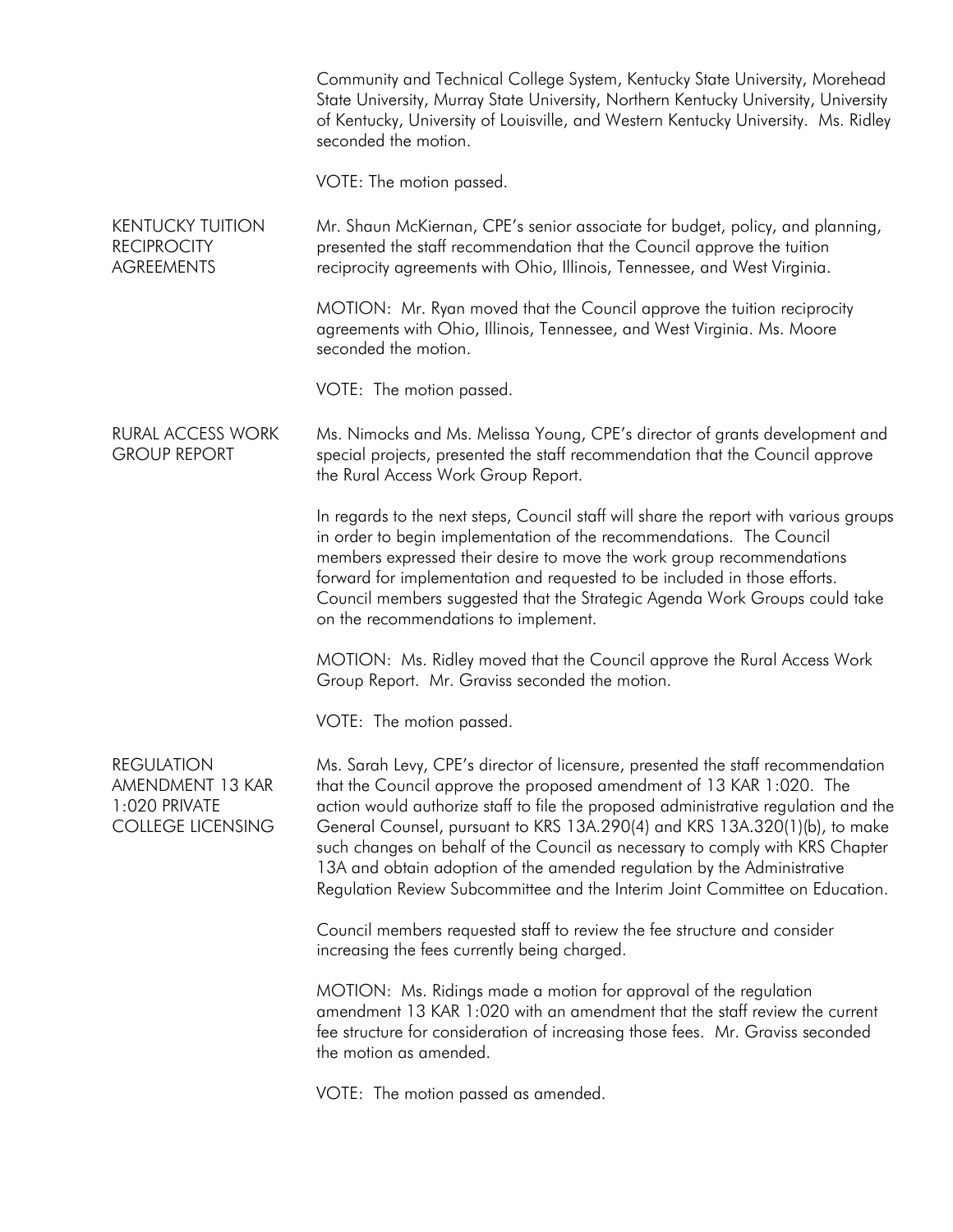| <b>NEW ACADEMIC</b><br><b>PROGRAMS</b><br><b>MURRAY STATE</b><br>UNIVERSITY, NORTHERN<br>KENTUCKY UNIVERSITY,<br>AND UNIVERSITY OF<br><b>KENTUCKY</b> | Dr. Bell presented the staff recommendation that the Council approve the<br>Bachelor of Science in Community Health at Murray State University; Bachelor of<br>Science in Business/Bachelor of Arts in Business in Logistics and Supply Chain<br>Management at Murray State University; Master of Science in Health Science at<br>Northern Kentucky University; and Master of Arts in Teaching English as a<br>Second Language at the University of Kentucky.<br>MOTION: Mr. Graviss moved that the Council approve the Bachelor of Science |
|-------------------------------------------------------------------------------------------------------------------------------------------------------|---------------------------------------------------------------------------------------------------------------------------------------------------------------------------------------------------------------------------------------------------------------------------------------------------------------------------------------------------------------------------------------------------------------------------------------------------------------------------------------------------------------------------------------------|
|                                                                                                                                                       | in Community Health at Murray State University; Bachelor of Science in<br>Business/Bachelor of Arts in Business in Logistics and Supply Chain Management<br>at Murray State University; Master of Science in Health Science at Northern<br>Kentucky University; and Master of Arts in Teaching English as a Second<br>Language at the University of Kentucky. Mr. Flanagan seconded the motion.                                                                                                                                             |
|                                                                                                                                                       | VOTE: The motion passed.                                                                                                                                                                                                                                                                                                                                                                                                                                                                                                                    |
| 2013-14 CPE WORK<br><b>PLAN</b>                                                                                                                       | Mr. King presented the staff recommendation that the Council approve the Plan<br>of Work for July 2013-July 2014.                                                                                                                                                                                                                                                                                                                                                                                                                           |
|                                                                                                                                                       | MOTION: Mr. Graviss moved that the Council approve the Plan of Work for<br>July 2013-July 2014. Mr. Jackson seconded the motion.                                                                                                                                                                                                                                                                                                                                                                                                            |
|                                                                                                                                                       | VOTE: The motion passed.                                                                                                                                                                                                                                                                                                                                                                                                                                                                                                                    |
| <b>COMMITTEE ON</b><br><b>EQUAL OPPORTUNITIES</b><br><b>REPORT</b>                                                                                    | Dr. Thompson provided a report from the Committee on Equal Opportunities.<br>The report included an update on the 2013 Diversity Plan Assessment Reports;<br>the CEO's concerns about minority representation on boards of regents or<br>trustees; the Governor's Minority Student College Preparation Program; and the<br>SREB Doctoral Scholars Program.                                                                                                                                                                                  |
| 2014-16 BUDGET<br><b>DEVELOPMENT WORK</b><br><b>GROUP UPDATE</b>                                                                                      | Mr. Flanagan and Dr. Payne presented the 2014-16 Budget Development Work<br>Group update.                                                                                                                                                                                                                                                                                                                                                                                                                                                   |
| <b>GEAR UP KENTUCKY II</b><br><b>COMPREHENSIVE</b><br><b>REPORT</b>                                                                                   | Ms. Yvonne Lovell, CPE's GEAR UP KY executive director, presented on the<br>GEAR UP Kentucky II Comprehensive Report.                                                                                                                                                                                                                                                                                                                                                                                                                       |
| <b>EXECUTIVE COMMITTIEE</b><br><b>REPORT - PRESIDENT</b><br><b>EVALUATION</b>                                                                         | Chair Miller provided a report from the Executive Committee on the 2013 CPE<br>president evaluation. The committee recommended extending President King's<br>employment contract with the Council to June 30, 2017.                                                                                                                                                                                                                                                                                                                         |
|                                                                                                                                                       | MOTION: Mr. Flanagan made the recommendation that the Council extend<br>President King's employment contract with the Council to June 30, 2017. Mr.<br>Denton seconded the motion.                                                                                                                                                                                                                                                                                                                                                          |
|                                                                                                                                                       | VOTE: The motion passed.                                                                                                                                                                                                                                                                                                                                                                                                                                                                                                                    |
| <b>REPORTS FROM</b><br><b>INSTITUTIONS</b>                                                                                                            | Ms. Miller called attention to the reports from the institutions included in the<br>agenda book.                                                                                                                                                                                                                                                                                                                                                                                                                                            |